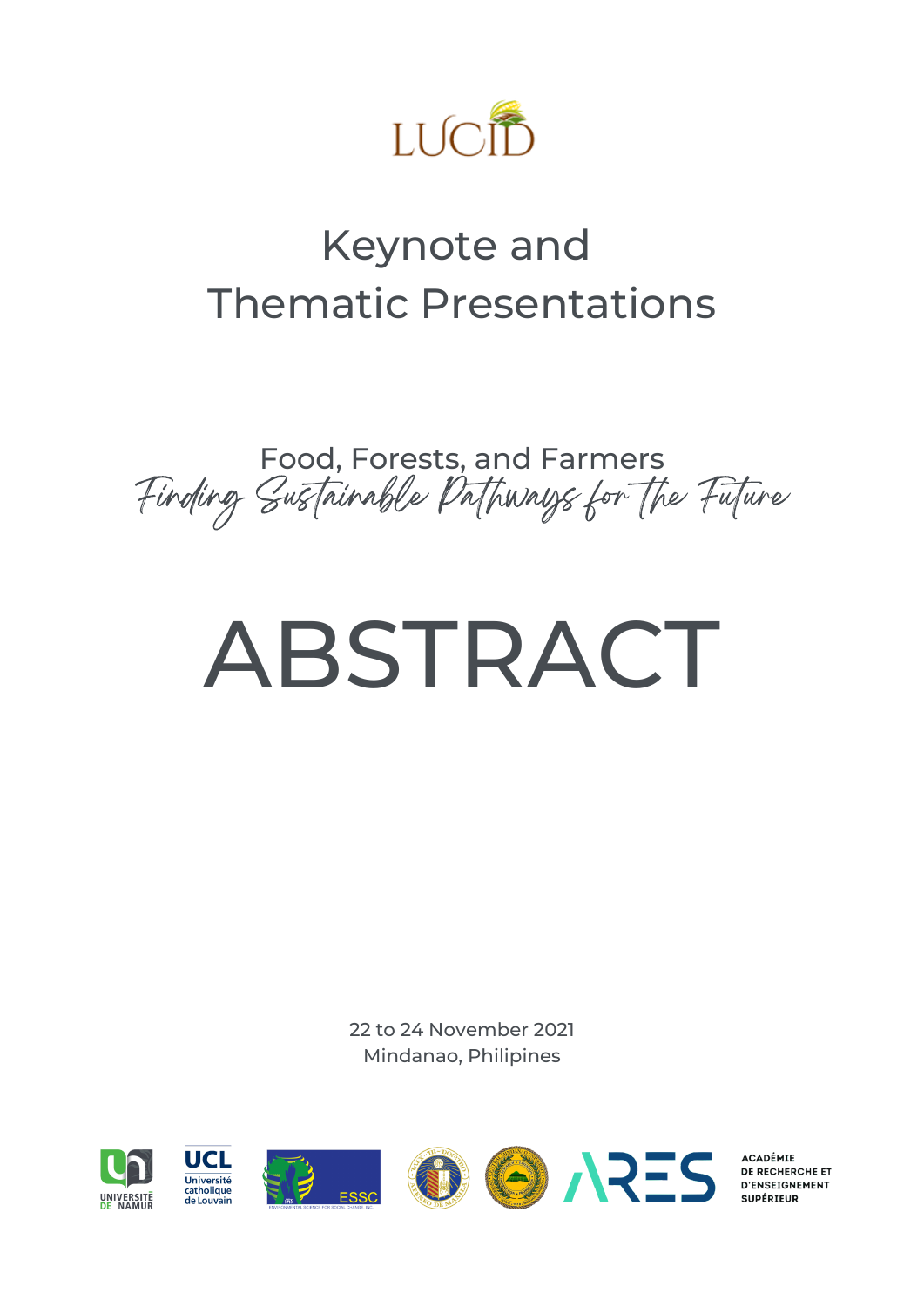# **Keynote**

Food, Forests, and Farmers Finding Sustainable Pathways for the Future

#### **ABSTRACT**

## **Righting our relationships to food, to people, and to the planet will require both courage and humility**

by Josianne Gauthier $^{\text{\rm !}}$ 

We have come a long way in a relatively short amount of time. In just the last century, the global economic growth, the technological and scientific advances, and the mobility we have acquired have become normal to us. To a certain degree we have also seen advances in recognizing the human rights of discriminated groups and an end to such aberrations as institutionalized slavery and apartheid. But how did we get here? It was not necessarily a clean path. When we look at the road we have traveled, we notice how we have also trampled on the land and stolen it from the people who inhabited it, and disrupted and uprooted the plant and animal life that once flourished there. We see the cultures erased, the knowledge and expertise lost or forgotten, and we are faced with the very high price paid for the luxuries and way of life we are now accustomed to. Too many relationships have been broken or wounded on this journey and we are at a critical point in history, surrounded by the terrifying noise of the multiple crises we have created or exacerbated: ecological, health (mental and physical), social, economic, humanitarian, cultural, and of course political. How we respond, how we choose to act now, will have an impact on the generations to come. What guides our decisions will influence the outcomes of our efforts. Can we be inspired into action and choices out of love, solidarity, courage, caring, and hope? Can we choose this path rather than profit, fear, anger, indifference, and disillusionment? What concrete values and principles can help us frame our path towards a more just, inclusive, and sustainable relationship to food, to land, to forests, and to people? Let us draw lessons from our own collective experiences and let us put forward the wisdom, the voices, and the knowledge and practices that have already demonstrated their worth and feasibility. Real solutions will not come from the same systems that have brought us to this point. We must be prepared to listen with humility and then act with courage and creativity.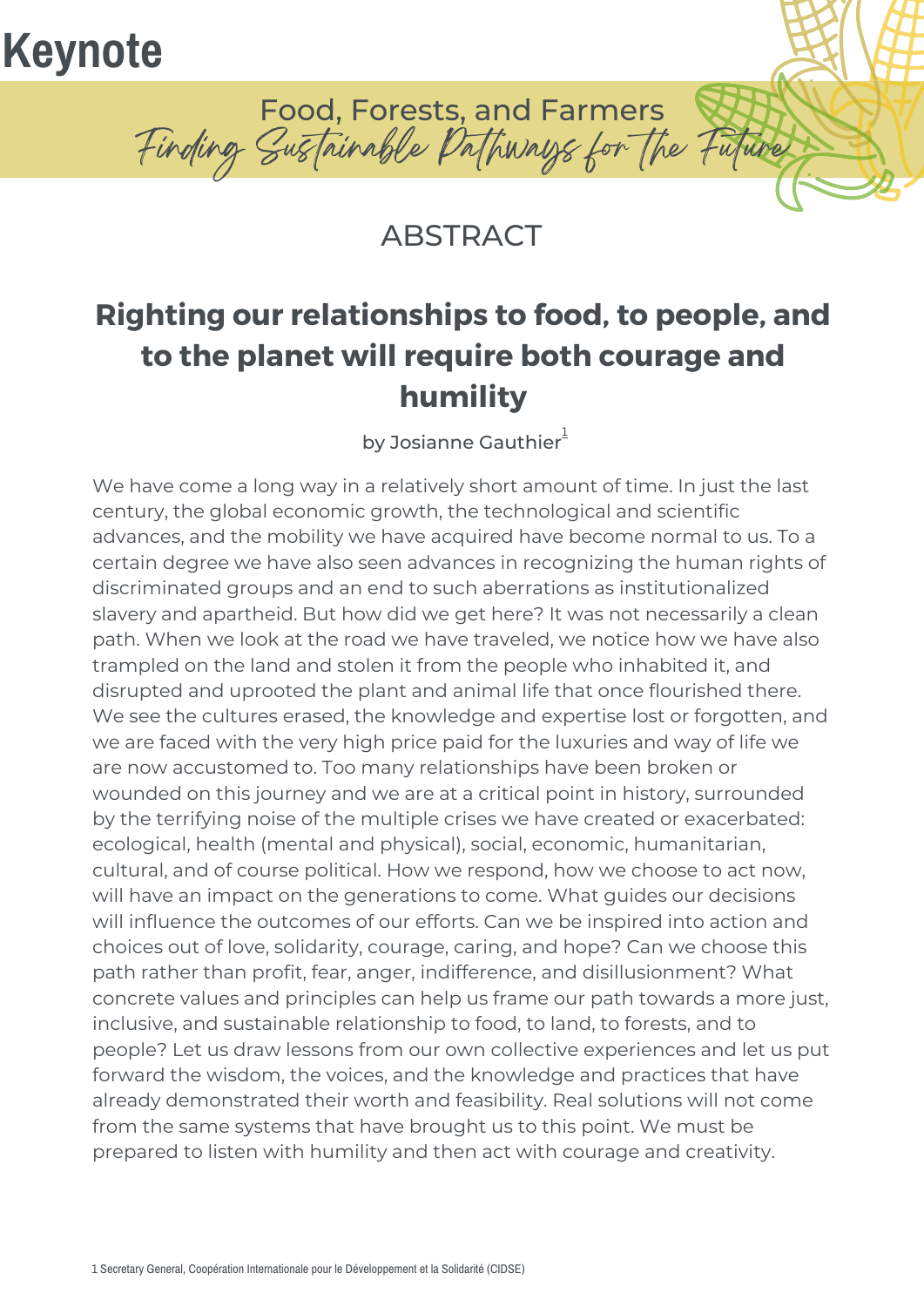

Food, Forests, and Farmers Finding Sustainable Pathways for the Future

#### **ABSTRACT**

### **Degraded lands and marginalized people: What future for our forests, farms, and farmers?**

by Dr C.T.S. Nair $^1$ 

Forests, farms and farmers, the very foundation of a society's existence, are facing multiple threats. There are some 608 million farms of which 90 percent are family farms, producing 80 percent of our food in value terms. Notwithstanding their vital importance, we have created a socio-economic system that has made farming the most unattractive and unremunerative occupation. Survival as a small farmer these days is extremely challenging, and it is not surprising that farmer suicides have become widespread. The decline of farms and forests and the marginalization of farmers are symptomatic of the larger crisis that the world is confronting. There are two broad related trends that have been operating for the last few decades namely:

- A shift away from dependence on natural systems and processes and increased reliance on fossil fuel-dependent technologies; and
- Increasing concentration of production in the hands of a few, especially corporate interests.

The development paradigms pursued in the last many decades, emphasizing on economic growth, and building an urban industrial society relying on nonrenewable resources, have bled all the three – the farms, the forests, and the farmers. In the name of enhancing productivity a host of technologies have been introduced resulting in the environmental crises like land degradation, desertification, deforestation, loss of biodiversity, depletion, and pollution of water, and above all climate change with all its multiple manifestations. The scenarios that may emerge from what is being done now is just the opposite of what was envisaged to be accomplished under the SDGs. This presentation discusses some of the critical issues in rebuilding a prosperous, healthy, and vibrant economy bringing forests, farms, and farmers to the centre-stage of development agenda.